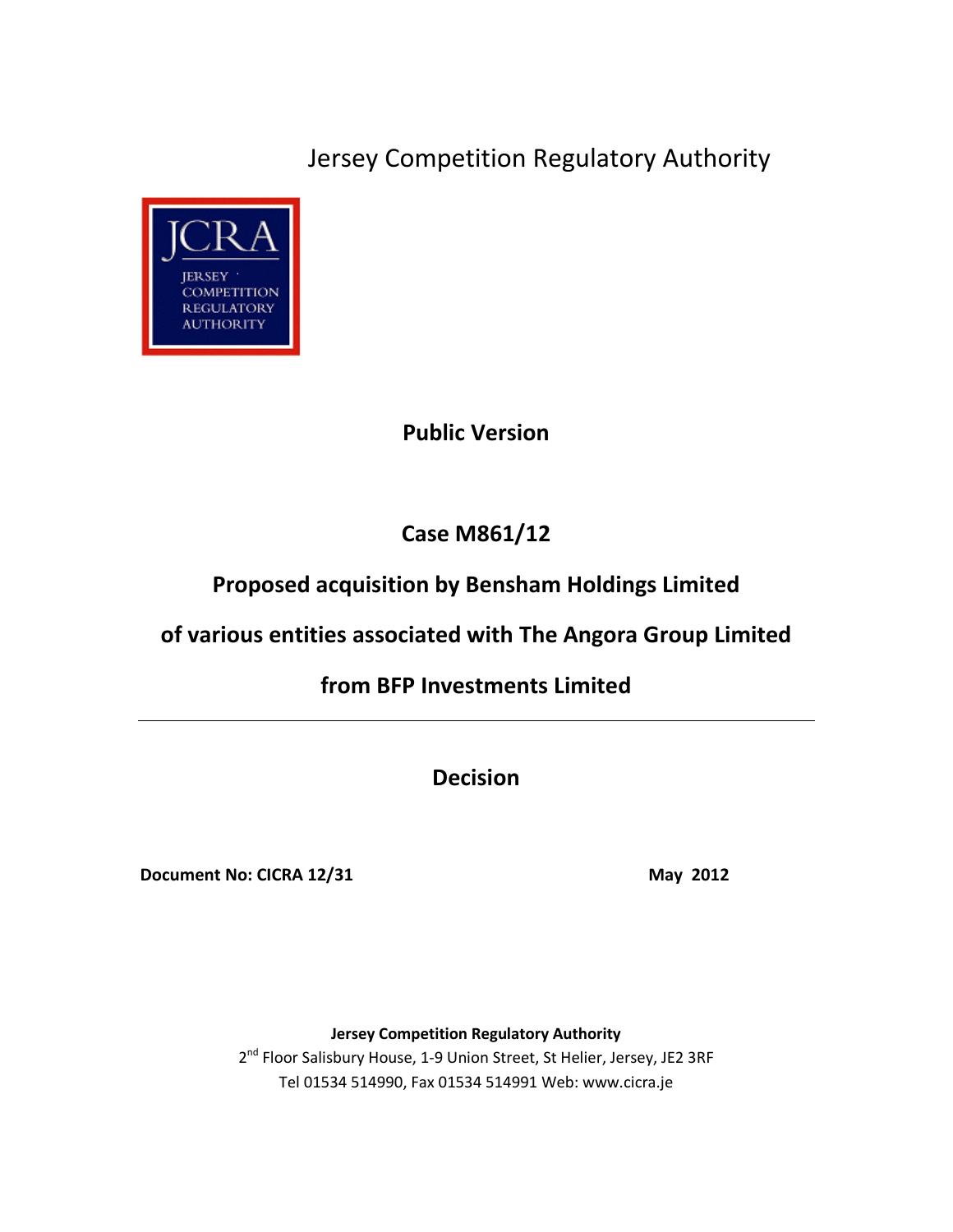### **The Notified Transaction**

- 1. On 12 April 2012, the JCRA received an application (the "**Application"**) for approval under Articles 20 and 21 of the *Competition (Jersey) Law* 2005 (the "**Law**") concerning the proposed acquisition by Bensham Holdings Limited (the "**Bensham**") of various businesses and assets associated with The Angora Group Limited from BFP Investments Limited ("**BFP**").
- 2. BFP and Bensham currently each own 50% of the issued share capital of Kershaw Investments Limited, which in turn owns the entire issued share capital of The Angora Group Limited. It in turn beneficially owns issued share capital in various companies in Jersey and Guernsey, including a 95% share in AngoraBesco Limited, an operator of laundry, dry cleaning and shoe repair businesses in Jersey (together with AngoraBesco Limited, the "**Angora Group**"). The remaining 5% share in AngoraBesco Limited ("**AngoraBesco**") is held by a private individual, and this will remain the case after the transaction is completed ("**minority share**").
- 3. The effect of the proposed transaction is to split the assets and businesses of the Angora Group by dividing the ultimate ownership of the Angora Group's shares and assets in as equitable manner as possible between the current two shareholders, Bensham and BFP. It is intended that this division will be done on a cost basis. The net result will be the segregation of the laundry, dry cleaning and shoe repair businesses in Jersey and Guernsey, including AngoraBesco (to be owned by Bensham) from the office, carpet cleaning and janitorial businesses in Jersey and Guernsey (to be owned by BFP). A property in Guernsey also forms part of the split of assets, but as the JCRA only has jurisdiction in Jersey, and it is the change of control of the Jersey businesses of AngoraBesco that has triggered the notification (see paragraphs 15-16 below), the remainder of the Decision will focus on the Jersey-based laundry, dry cleaning and shoe repair businesses of AngoraBesco.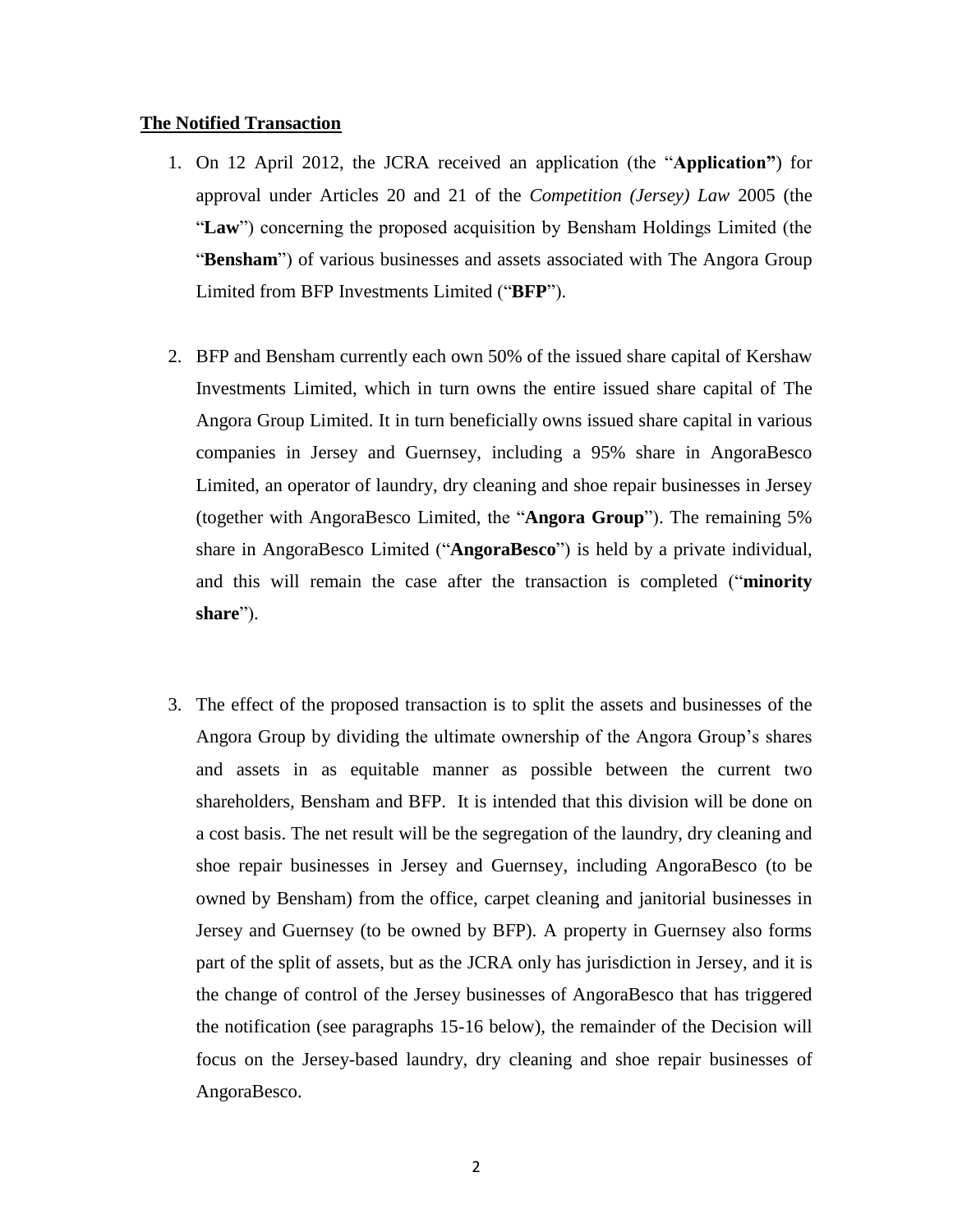- 4. The JCRA registered a notice of its receipt of the Application in the Jersey Gazette and on its website, both on 13 April 2012, inviting comments on the proposed acquisition by 27 April 2012. No comments were received.
- 5. The parties submitted the Application on 12 April 2012 seeking a completion date of 30 April 2012 and JCRA Board approval on or before that date. On 25 April 2012, the parties advised that the necessary final form documents - i.e. the umbrella agreement between the parties and documentation of the dividend in specie - would not be ready for some weeks and that they were now working towards a completion date of 31 May 2012. Given this delay, the JCRA "stopped the clock" on its timetable for reviewing the Application until the final form documents were received on 23 May 2012.

## **The Parties**

- *a) The Angora Group*
- 6. The parties jointly own and operate the Angora Group, which has similar businesses in both Jersey and Guernsey and broadly can be categorised as dry cleaning, office and carpet cleaning, shoe repairs, laundry and janitorial services. The whole of the Angora Group, minus the minority share, is subject to the transaction.
- 7. In the provision of dry cleaning and domestic laundry services, AngoraBesco operates six shops, four of which are in the commercial heart of St Helier. In the provision of commercial laundry services (excluding the hospital laundry and a few in-house laundries at larger hotels), AngoraBesco is one of only two firms that provide services to the hotel, restaurant and associated trades in Jersey.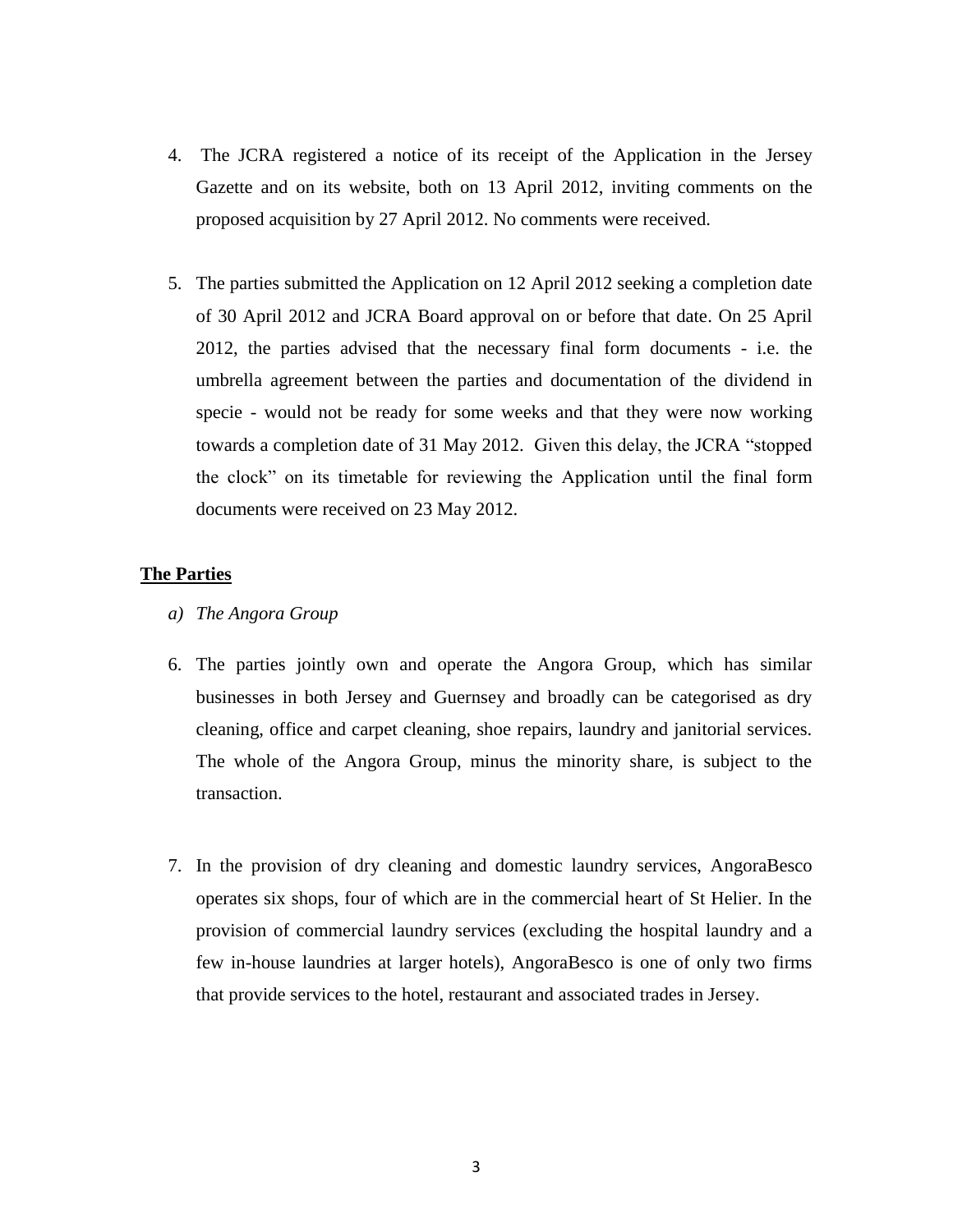- 8. In the provision of shoe repairs, AngoraBesco has one shop in the commercial heart of St Helier, operated from different premises to the laundries detailed in paragraph 7 above. There are only two shoe repair stores in Jersey.
- 9. The split of businesses and assets, including the change of control of AngoraBesco, will be completed by means of a distribution in specie.
- 10. The turnover for AngoraBesco, attributable to dry cleaning, laundry and shoe repair ("**the Services**") in Jersey for the year ending 31 December 2011 was £[REDACTED].
- *b) Bensham*
- 11. Bensham is owned by three individuals. The Jersey-based targets to be transferred to Bensham include The Angora Group Limited itself and AngoraBesco.
- *c) BFP*
- 12. BFP is wholly owned by LGL Trustees, the trustees of BFP; the beneficiaries are private individuals of the same family. The Jersey-based targets to be transferred to BFP include Jersey Carpet & Office Cleaners Limited, St Clements Supplies (C.I.) Limited ("**St Clement Limited**") and Angora Properties Limited.
- 13. St Clement Limited supplies dry cleaning and laundry products to AngoraBesco. For the year ending 31 December 2011, St Clement Limited supplied £[REDACTED] of products to AngoraBesco.

## **The Requirement for JCRA Approval**

14. According to Article 20(1) of the Law, a person must not execute certain mergers or acquisitions except with and in accordance with the approval of the JCRA. According to Article 2(1)(b) of the Law, a merger or acquisition occurs for the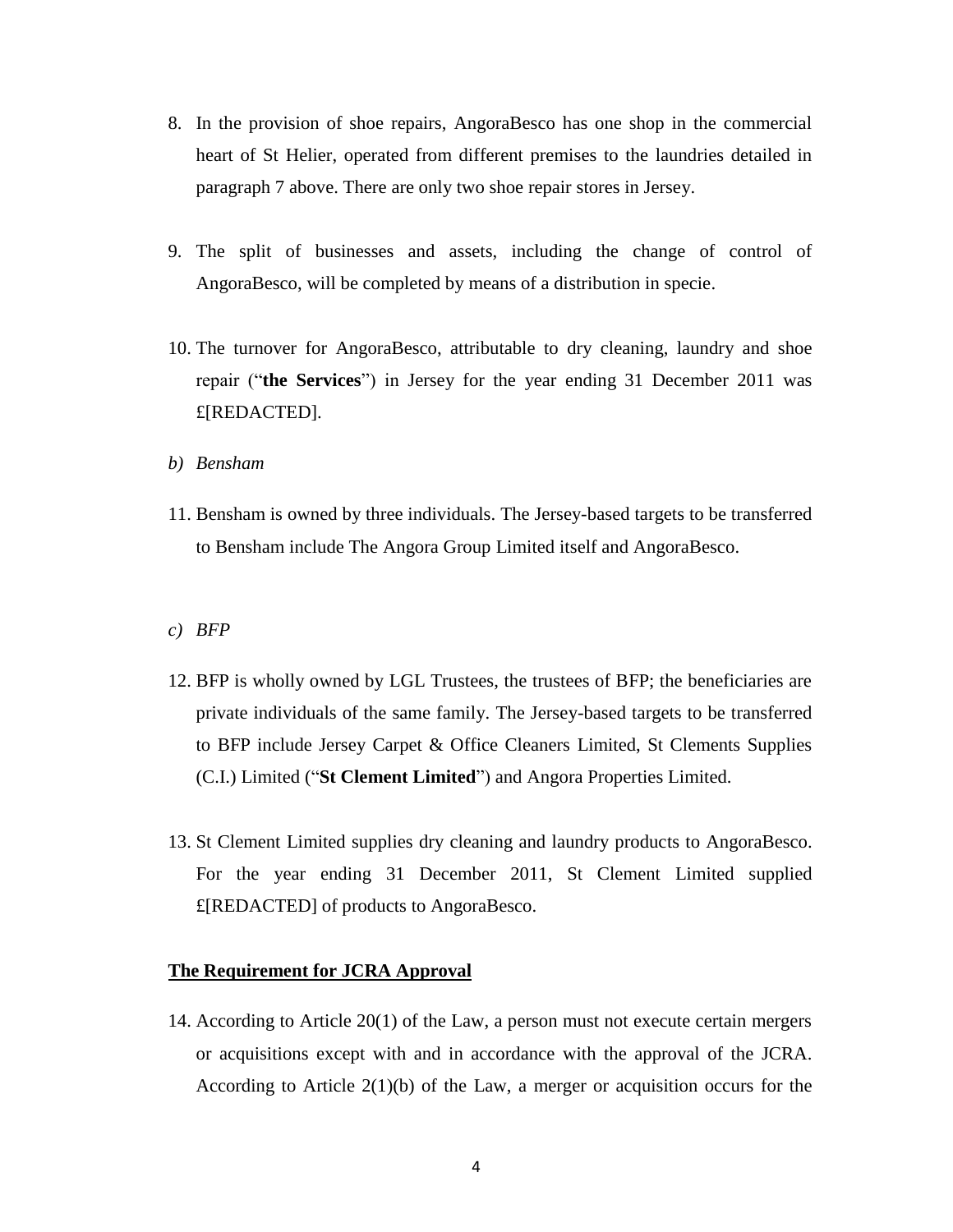purpose of the Law if a person who controls an undertaking acquires direct or indirect control of the whole or part of another.

- 15. The proposed acquisition involves Bensham acquiring control inter alia, of The Angora Group Limited and AngoraBesco, absent the minority share in AngoraBesco, as defined under Article 2(1)(b). The parties applied for JCRA approval of the proposed acquisition on the basis that AngoraBesco is likely to have a share of 40% or more in the supply of any or all of the Services within Jersey and therefore the acquisition falls within the conditions of Article 4 of the *Competition (Mergers and Acquisitions) (Jersey) Order* 2010 (the "**Order**").
- 16. The parties also applied for JCRA approval on the basis of AngoraBesco's share of supply of the Services in Jersey and the vertical relationship between St Clement Limited, being acquired by BFP, and AngoraBesco, being acquired by Bensham, in that St Clement Limited supplies dry cleaning and laundry products to AngoraBesco. Therefore, the proposed acquisition also falls within the conditions of Article 3 of the Order.
- 17. On the basis of these facts, pursuant to the Order and Article 20(1) of the Law, the JCRA's approval is required before the proposed acquisition is executed.

### **Assessment**

 $\overline{\phantom{a}}$ 

- 18. Under Article 22(4) of the Law, the JCRA must determine if the proposed acquisition would substantially lessen competition in Jersey or any part thereof, pursuant to the procedures set forth in the JCRA's *Guidelines for Mergers and Acquisitions*. 1
- 19. The JCRA has concluded that the proposed acquisition will not substantially lessen competition in Jersey or any part thereof, for the reasons set out below.

<sup>1</sup> JCRA (2010), *Mergers and Acquisitions,* at page 6.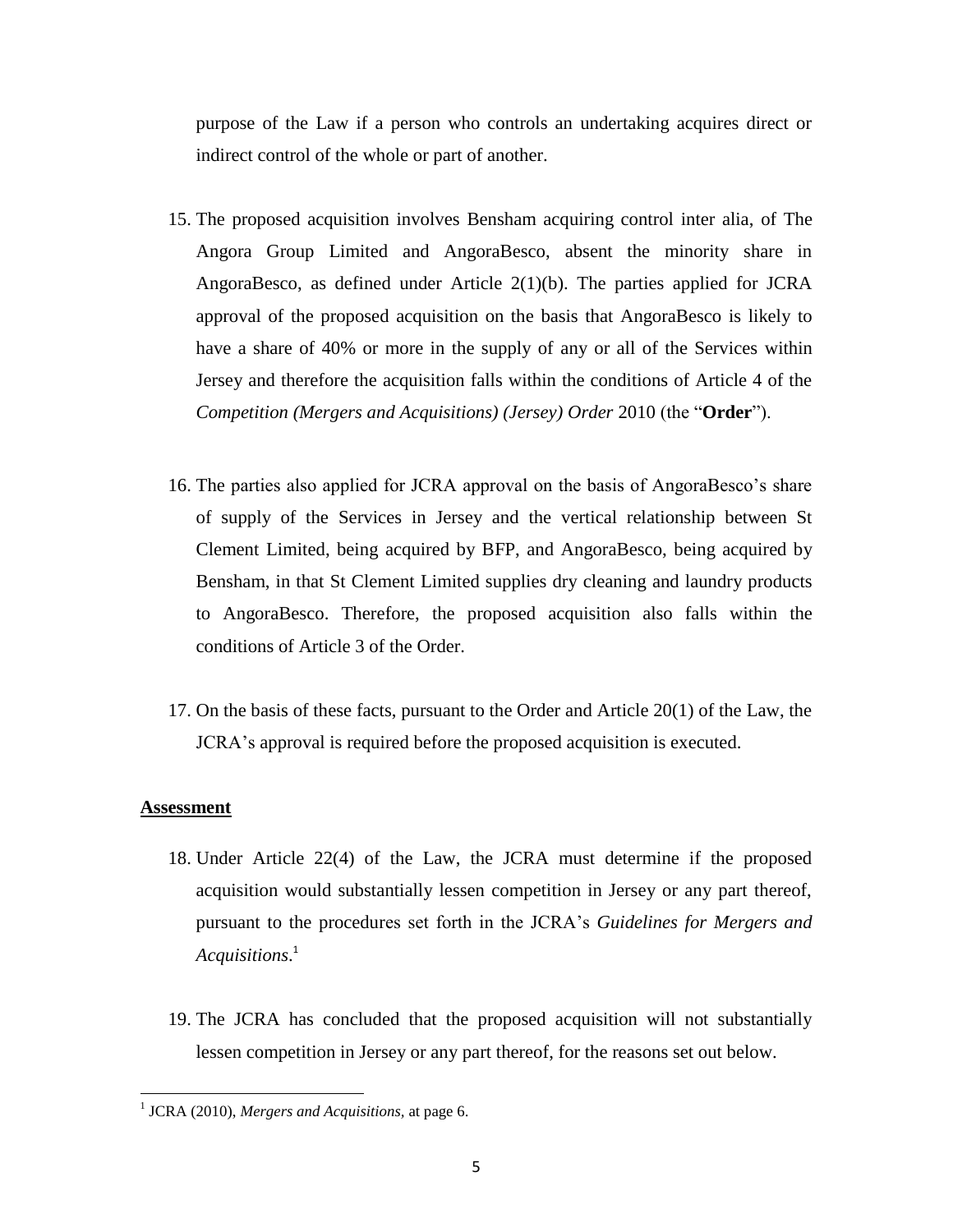### **Defining the affected relevant market(s)**

### **(i) The Relevant Product Market(s)**

- 20. ''A relevant product market comprises all those products and/or services which are regarded as interchangeable or substitutable by the consumer, by reason of the products' characteristics, their prices and their intended use'.<sup>2</sup>
- 21. As noted in paragraphs 15 and 16, the obligation to apply for the JCRA's approval of the proposed demerger of the joint venture arises by virtue of AngoraBesco's existing share in the supply of the Services in Jersey.
- 22. According to the parties, the proper economic market/s for assessment does not need to be defined because there will be no material effect on competition arising from the proposed transaction. The parties note that regardless of how market/s are defined, the transaction essentially involves one of the 50:50 joint venture parties increasing their share to assume full control (absent the minority share). However, they submit that the relevant markets are dry cleaning, laundry and shoe repairs; and further delineate the laundry market between the laundry services provided by the parties and launderettes.
- 23. In the absence of any evidence of a material vertical effect or potential horizontal or conglomerate effects (see discussion below), the transaction will not give rise to a substantial lessening of competition in any potential product market and arguably will be competition neutral. Accordingly, the JCRA has not sought to define definitively the product market(s) within which the Services are provided.
- 24. Given the differences between the characteristics of the Services provided, and for example that shoe repairs are not undertaken on the same premises as the dry

 $\overline{\phantom{a}}$ 

<sup>2</sup> *European Commission Notice on the definition of the relevant product market for the purposes of Community competition law*, O.J. C 372 at 2 (9 December 1997)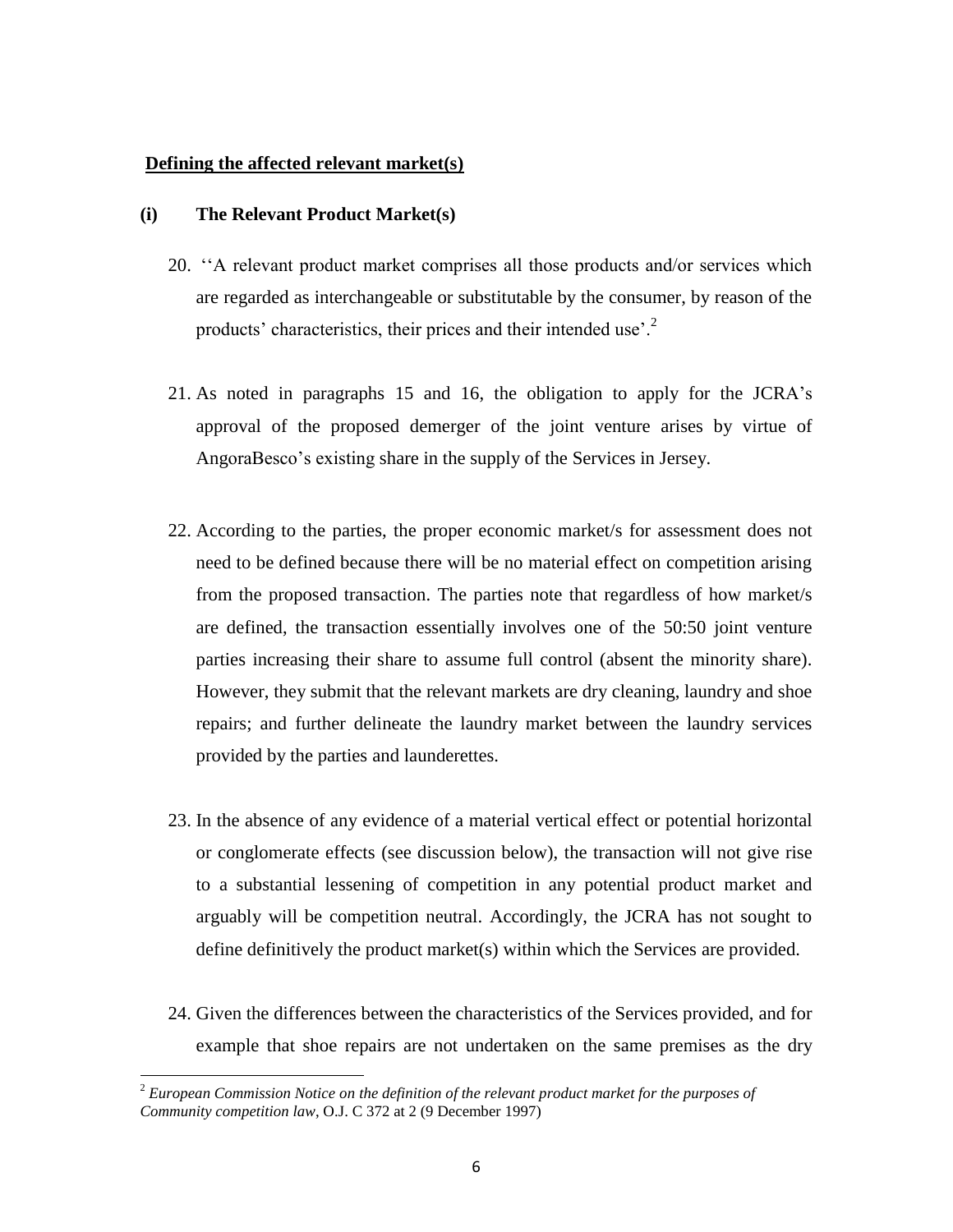cleaning and laundry shops, the JCRA has proceeded on the basis that separate product markets exist for dry cleaning, laundry and shoe repairs.

#### **ii) The Relevant Geographic Market**

- 25. The relevant geographic market is, stated simply, the area in which competition takes place.
- 26. The parties state that the geographic scope of the market for the Services is Jersey. For the purpose of this Decision, the JCRA need not make a definitive determination of the extent of the relevant geographic market, given the absence of any substantive effects on competition arising from the proposed acquisition. The JCRA has therefore proceeded on the basis that the relevant geographic market is Jersey, on the basis that the Services are provided to local businesses and local residents, or at least people who are resident at the time that they purchase the Services.

### **Effect on Competition**

- 27. The JCRA has reached the view that the proposed de-merger of the current joint venture will not substantially lessen competition in the supply of the Services (or any one of them) in Jersey, for the reasons set out in the following paragraphs.
- 28. As noted in paragraphs 15 and 16 above, the obligation to apply for the JCRA's approval of the proposed acquisition arises by virtue of the share that AngoraBesco is likely to have in the supply of the Services within Jersey. The parties contend that there is no publically available local market data but estimate that they currently have 40-50% of the laundry and dry cleaning services in Jersey, based on the number of shops operated by competitors, and 50% of commercial laundry services, based on there being one competitor. The parties